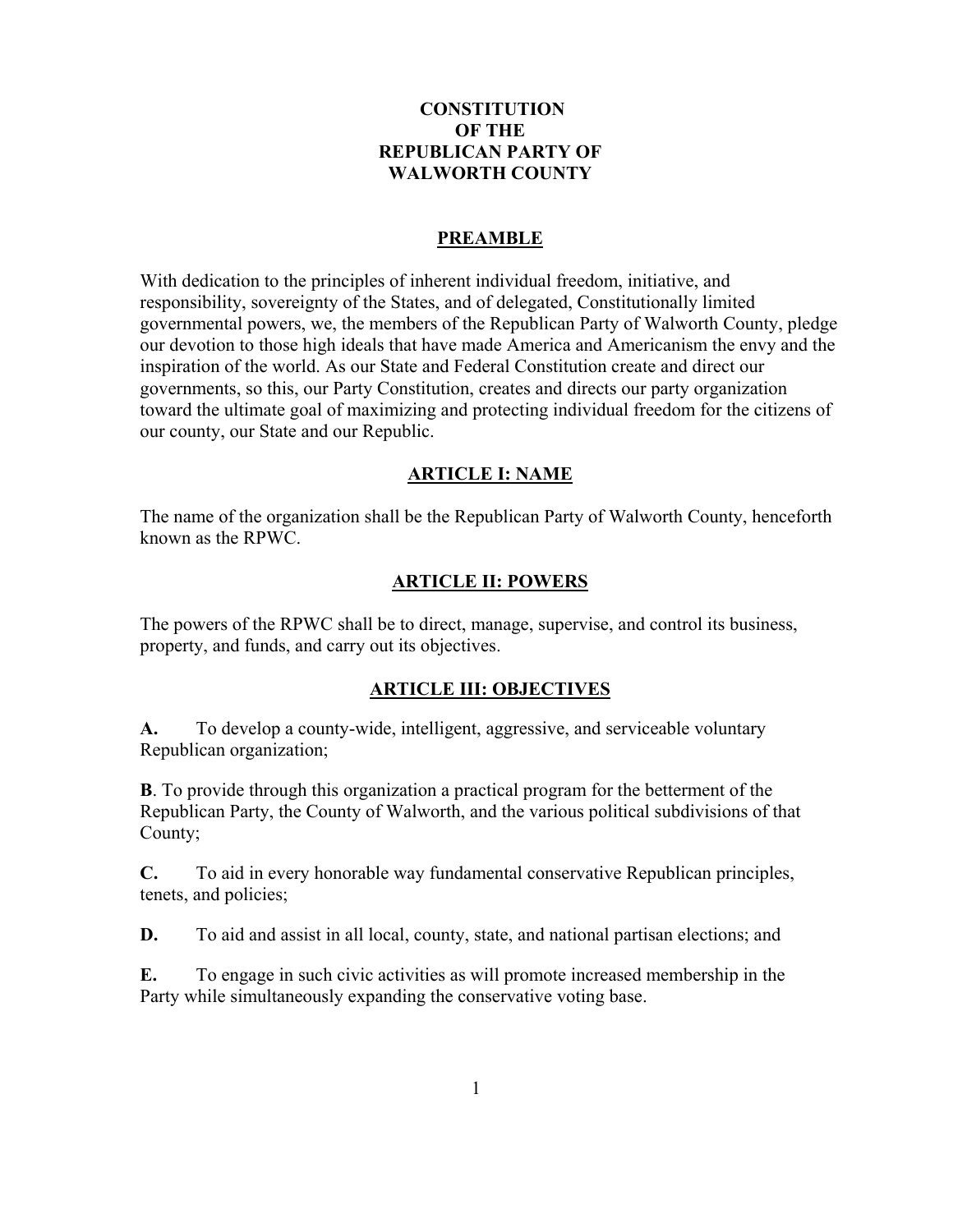# **ARTICLE IV: MEMBERSHIP**

# **Section 1.**

Any resident of Walworth County who is eligible to vote in Wisconsin state elections is eligible for membership in the RPWC.

## **Section 2. Expel and Readmit**

Any member may be readmitted or expelled from membership in this organization by a twothirds vote of the membership after an opportunity is given for a hearing before said body. Upon the finding by the membership of conduct or declarations contrary to the objectives of this organization the member may be expelled. Expulsion is for a time period not less than two (2) years from the date of expulsion. If the expelled member desires membership at the end of the expulsion period they must provide a written request to the Executive Committee requesting reinstatement of their membership.

Robert's Rules of Order, Article XIII applies.

### **Section 3. Dues**

Annual membership dues shall be assessed each member. The amount of the assessment shall be determined by the Executive Committee.

### **Section 4. Nondiscrimination**

There shall be no discrimination as to race, religion, color, sex, sexual orientation, or national origin in the membership of this organization.

### **Section 5. Membership Record**

A record of every member of this organization shall be kept in the office of the Secretary of the RPWC or as designated by the Executive Committee.

### **Section 6. Applications**

Application for membership must be submitted on the form(s) approved by the Executive Committee.

### **Section 7. Duration**

Membership is based on a calendar year.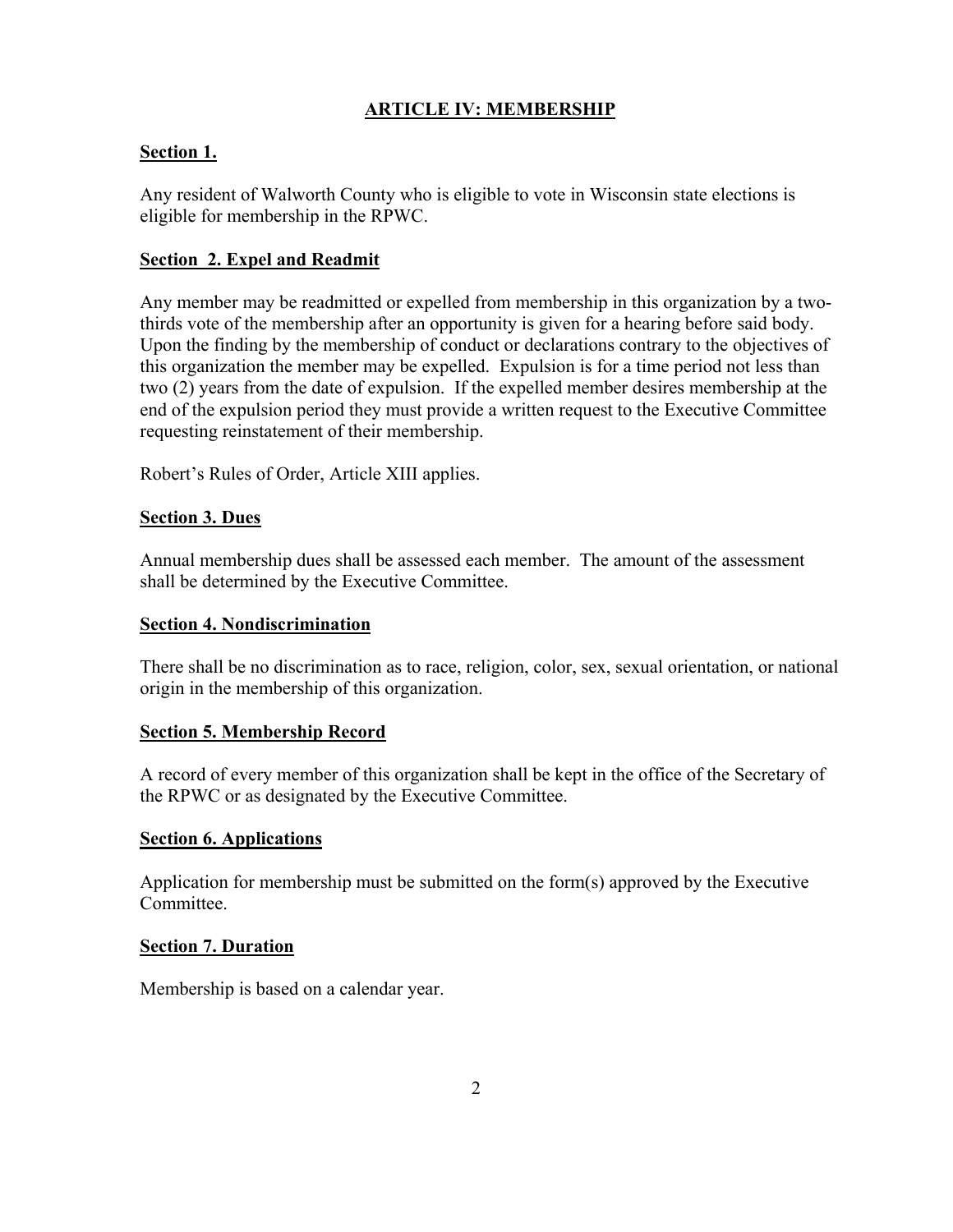# **ARTICLE V: EXECUTIVE BOARD**

## **Section l. How Constituted**

The Executive Board of the RPWC shall be comprised of a Chairperson, the Immediate Past Chairperson, a First Vice-Chairperson, a Second Vice-Chairperson, a Secretary, and a Treasurer.

### **Section 2. Powers**

The Executive Board shall have control and management of all day to day affairs, properties, and funds for paying of bills of the RPWC.

### **Section 3. Meetings**

The Executive Board shall meet at such times and places as prescribed in the Bylaws. The presence of four (4) or more members of the Executive Board shall constitute a quorum for the purpose of conducting of the organization's business.

### **Section 4. Executive Board Endorsements**

The officers constituting the Executive Board shall have no authority to endorse candidates for any public office on behalf of the RPWC. Such power may be exercised only by a meeting of the members. Additionally, said officers may endorse as an individual without use of any RPWC titles.

### **Section 5. Removal/Resignation from Office**

Any Office or appointee of the RPWC who is either arrested or convicted of a criminal in nature matter shall be removed from office by a majority vote of the members present at a regularly scheduled meeting of the membership of which such actions are an agenda item.

Any Officer or appointee of the RPWC who switches political parties, engages in activities contrary to Article III Objectives of this Constitution and the related Bylaws shall be removed from office by a majority vote of the members present at a regularly scheduled meeting of the membership of which such actions are an agenda item.

Any Officer or appointee absent from 4 or more scheduled meetings in a 6 month period shall be considered to have resigned their office.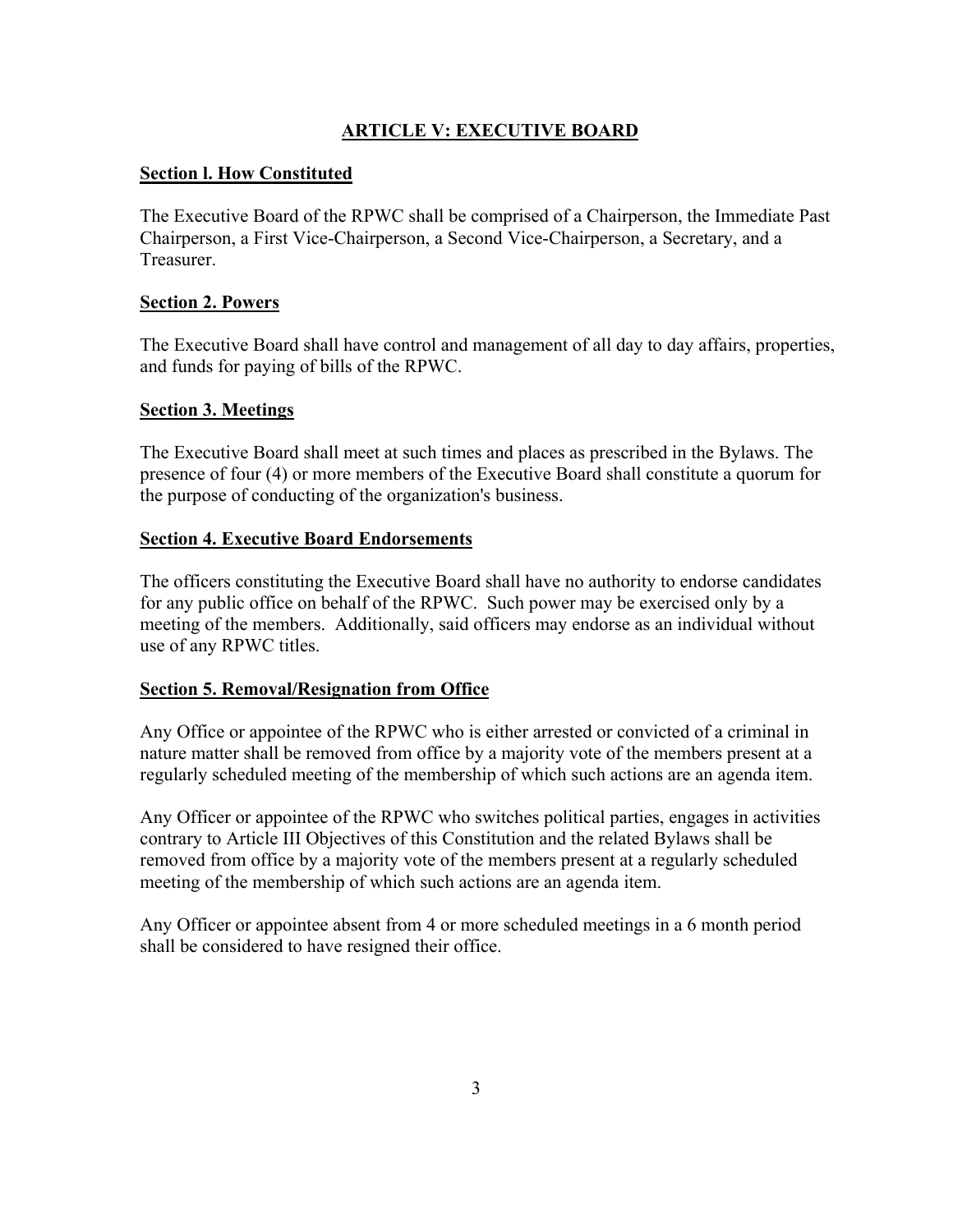# **ARTICLE VI: EXECUTIVE COMMITTEE**

### **Section l. How Constituted**

The Executive Committee of the RPWC shall be comprised of a Chairperson, the Immediate Past Chairperson, a First Vice-Chairperson, a Second Vice-Chairperson, a Secretary, a Treasurer, together with the chairperson of the Membership, Finance, Campaign and Elections, and Multimedia and Technology Committees, qualified and selected in accordance with the Bylaws and in the manner herein after designated.

# **Section 2. Powers**

The Executive Committee shall be consulted in matters that impact the functions, overall members, and overarching activities of the County Party; and shall have authority to certify all appointments of a political nature which the RPWC is called to make and have such added powers as maybe fixed by the Bylaws.

# **Section 3. Meetings**

The Executive Committee shall meet at such times and places as prescribed in the Bylaws. The presence of six (6) or more members of the Executive Committee shall constitute a quorum for the purpose of conducting business of the organization.

### **Section 4. Executive Committee Endorsements**

The officers constituting the Executive Committee shall have no authority to endorse candidates for any public office on behalf of the RPWC. Such power may be exercised only by a meeting of the members. Additionally, said officers may endorse as an individual without use of any RPWC titles.

### **Section 5. Removal/Resignation of Appointment**

Any appointee of the RPWC who is either arrested or convicted of a criminal in nature matter shall be removed from office. Since they are an appointee, the RPWC Chairman may take such actions with the consent of the Executive Board.

Any appointee of the RPWC who switches political parties, engages in activities contrary to Article III Objectives, of this constitution Since they are an appointee, the RPWC Chairman may take such actions with the consent of the Executive Board.

Any appointee absent from 4 or more scheduled meetings in a 6 month period shall be considered to have resigned their office.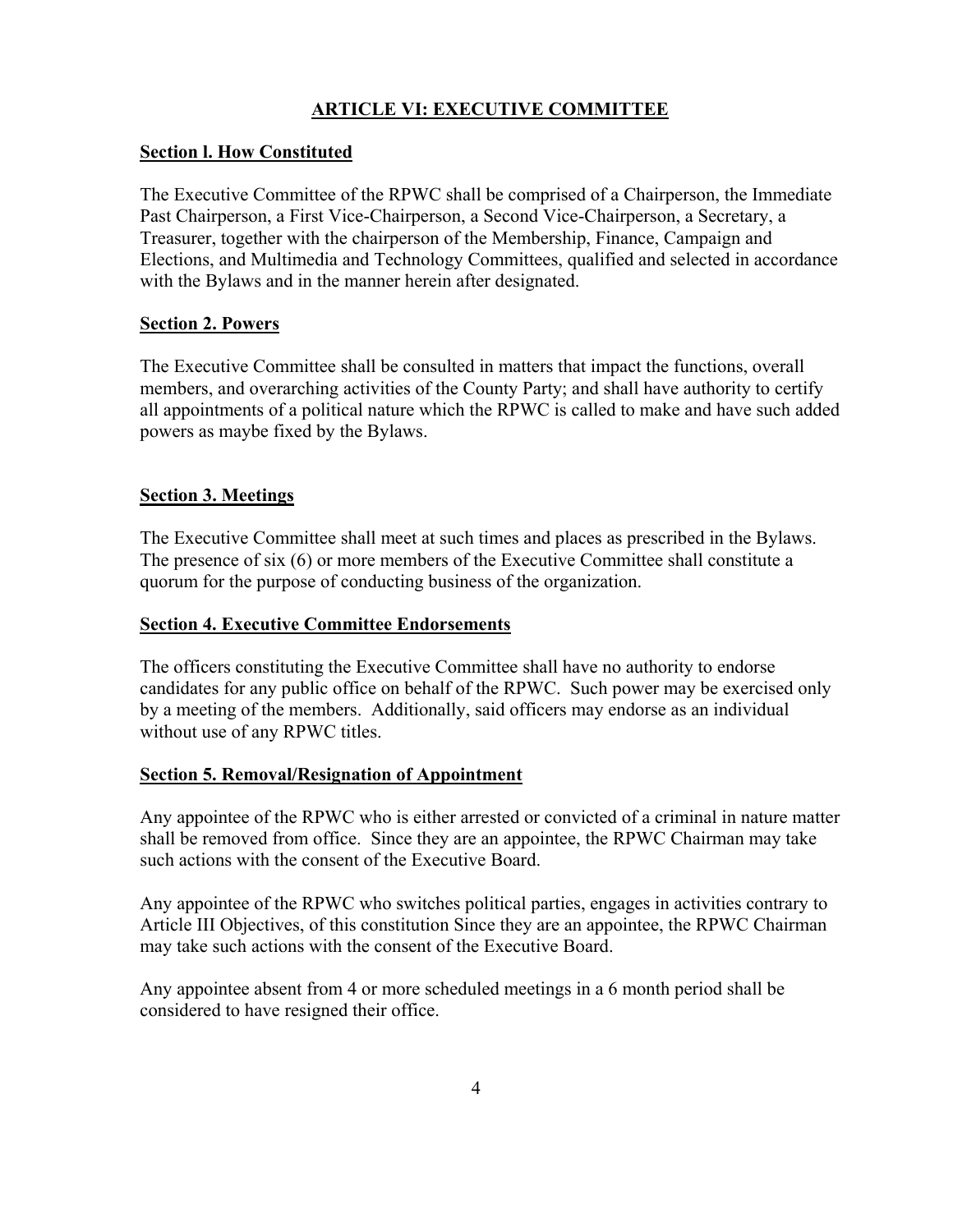# **ARTICLE VII: OFFICERS**

### **Section l. Officers**

The officers of the RPWC shall be: a Chairperson, a First Vice-Chairperson, a Second Vice-Chairperson, a Secretary, a Treasurer, and the Immediate Past Chairperson as described in Articles V and VI above and such other officers as may be provided for in the Bylaws.

### **Section 2. Qualifications**

Each officer shall be a member in good standing of the RPWC and shall continue as such throughout his or her term. Additionally, no person elected to office within a political party or partisan public office may serve as an Officer of the RPWC as prescribed in Article VIII below.

### **Section 3. Election of Officers**

The Chairperson, First Vice-Chairperson, Second Vice-Chairperson, Secretary, Treasurer, and such other officers as are provided in the Constitution shall be elected in odd numbered years at the County Caucus, in the manner provided in the Bylaws, and they shall serve a period of two years and until successors are elected and qualified. The Immediate Past Chairperson as long as they are not elected to another office and willing and able to serve, shall serve as an officer of the RPWC until the election of new Chairperson. If the Immediate Past Chair is unwilling or unable to serve, a Member At-Large will be appointed to fill the vacancy.

### **Section 4. Succession of Officers**

In the event the Chairperson is unable to serve or resigns while in office, the First Vice-Chairperson will assume all duties and responsibility of the Chairperson. In the event the First Vice Chairperson is unable to perform the duties and responsibilities of the Chairperson, the Second Vice Chairperson will assume said duties. That person will remain as the Chairperson to fulfill the remainder of the existing term of office. Additional vacancies will be filled in accordance with the Bylaws Article III Section 5 "Vacancies".

### **Section 5. Executive Secretary**

The Executive Committee shall have the power to appoint an Executive Secretary and fix his or her salary and shall have the power to fix the compensation of such other employees as in its judgment maybe necessary.

### **Section 6. Compensation**

All officers' except the Executive Secretary shall serve without compensation. No officer shall accept any compensated employment from the Republican Party of Wisconsin, the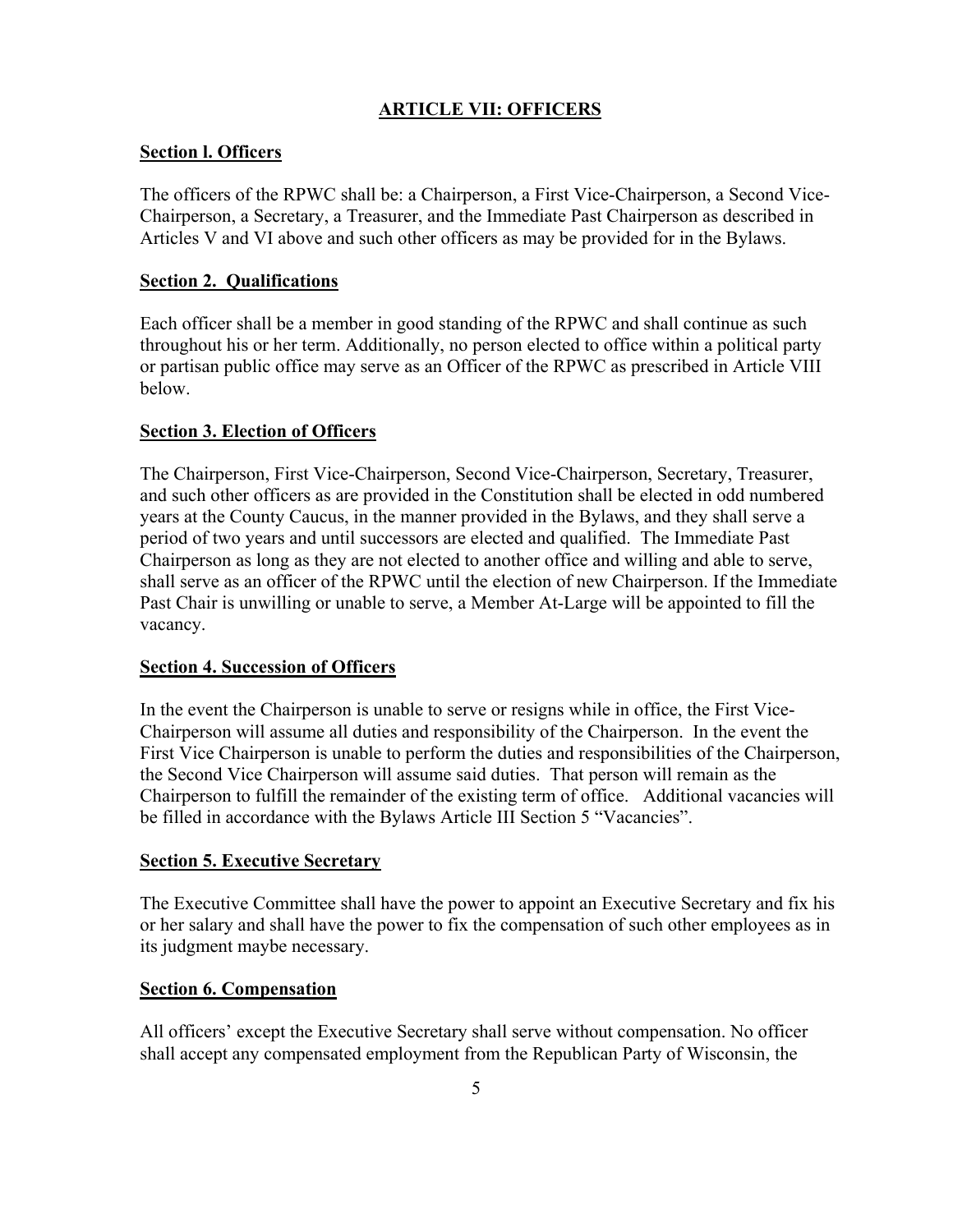RPWC, or from any candidate or group of candidates for public office; nor from any organization sponsoring any measure, which appears on any ballot. However, officers may be reimbursed for some personal expenses they personally incur while attending meetings of the Republican Party of Wisconsin and representing the RPWC in an official capacity. Requests for reimbursement must be in writing, signed, and dated by the person requesting same and turned in to the Treasure who in-turn will turn them over to the Finance Committee for consideration. Requested for re-imbursements must be approved by the Finance Committee and submitted to the Executive Board who will determine the matter and direct the Treasurer to action. Such reimbursements must be presented via an agenda item and at a regular membership meeting and entered into the minutes of that meeting.

#### **ARTICLE VIII: PARTISAN PUBLIC OFFICE**

### **Section 1. Elected Public Officials**

No officer of the RPWC or any member of its Executive Board shall hold or be a candidate for any elective, partisan public office. In the event said member becomes an elected partisan public office holder or candidate for any partisan public office his or her term of office on the Executive Board of the RPWC shall automatically terminate upon filing the appropriate candidacy documents with the State of Wisconsin or appropriate clerk.

#### **ARTICLE IX: MEETINGS**

#### **Section 1. Parliamentary**

All meetings of the RPWC shall be held as provided in the Bylaws and conducted according to Roberts Rules of Order.

#### **Section 2. Notice**

All membership meetings of the RPWC shall have at least 21 days notice. **Section 3. Quorum**

A quorum for a meeting or caucus for this organization shall be a number no less than 10 members.

#### **Section 4. Voting at Meetings**

New or suspended member(s) shall not be eligible to vote at any meeting unless he or she has been a member in good standing for a period of 30 calendar days prior to the date of the vote, inclusive of the day of enrollment. However, renewing members in good standing must renew either in person or postmarked not less than 7 calendar days prior to the date of the meeting in order to vote.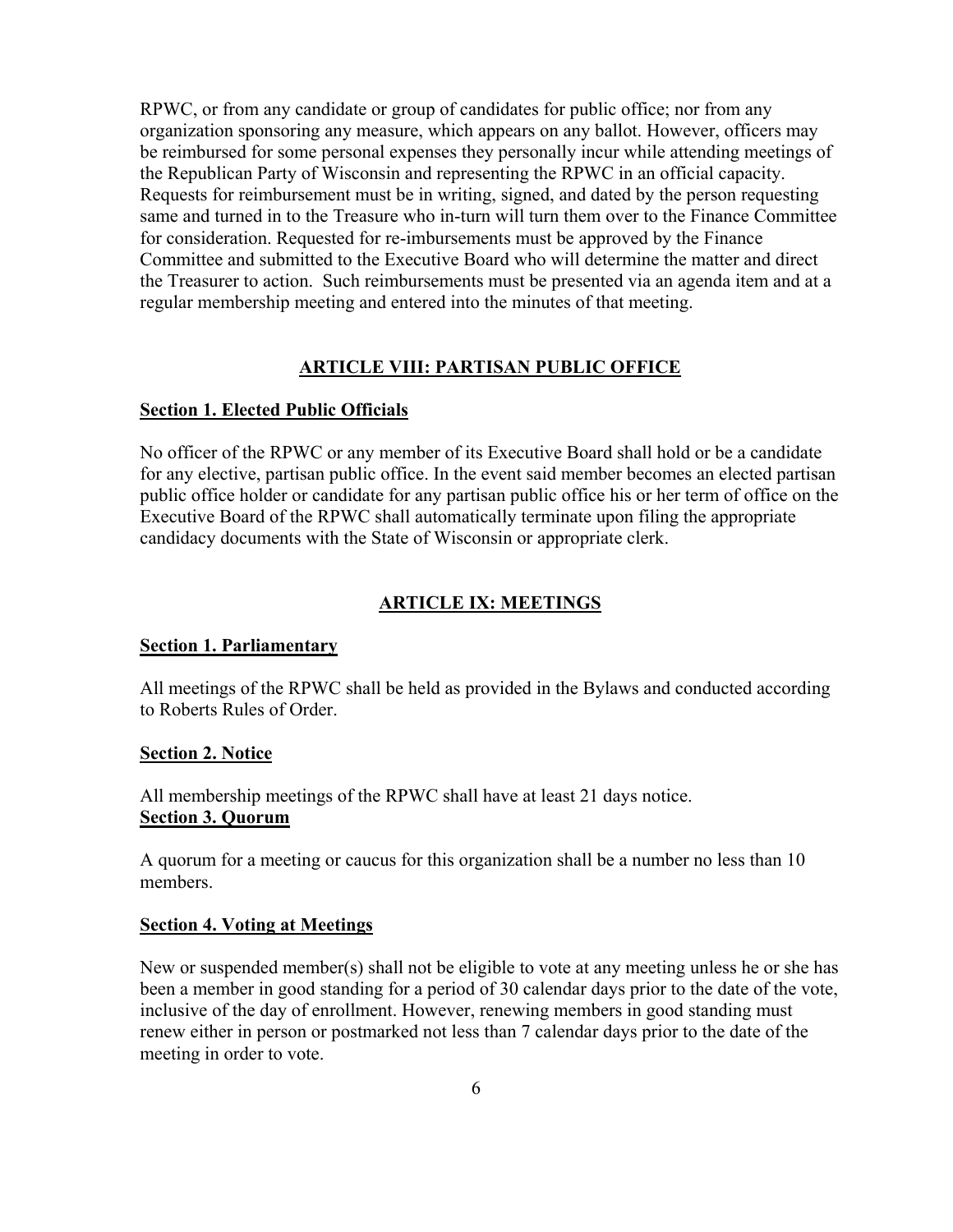#### **Section 5. Election of Delegates**

The date of the meeting for the membership for the election of delegates to the State or National Republican Convention shall be determined by the date of the State Republican Convention.

#### **Section 6. County Caucus**

The County Caucus shall be held prior to April  $1<sup>st</sup>$ , of each year and at least 21 days notice will be given. To be eligible to vote at the County Caucus a member must comply with Article, Section 4. "Voting at Meetings" requirements.

#### **Section 7.Proxy and or Electronic (email or Facebook etc…) Message Voting.**

a. Proxy Voting

In the event a member of the Executive Board or Executive Committee is unable to attend a meeting of the Executive Board or Executive Committee, that person may either in typed letter or electronic form, to all Executive Board or Executive Committee members appoint another Executive Board or Executive Committee member to speak and vote on their behalf. Proxy voting during a Biennial, Annual, Special, or Regular meeting is not allowed.

b. Electronic (email, Facebook, text, etc…) Message Voting

Conducting RPWC business via electronic means (email, Facebook, text, etc…) requiring a motion and subsequent vote(s) is not allowed. This does not include teleconference, video conference, call-ins, or conference calls of the Executive Board or the Executive Committee. However, opinions may be sought via the above means but no RPWC business is to be conducted. A quorum for such meetings via the above approved methods shall be established by conducting a roll call, and once established, shall be presumed present until the meeting is adjourned. Not less than 21 days notice shall be given. A simple majority vote of the quorum is required for adoption of any motion.

### **ARTICLE X: CONVENTION DELEGATES**

#### **Section 1.**

The selection of delegates and alternates to the State and National Republican Convention shall be in accordance with the Constitution of the Republican Party of Wisconsin and as directed as to the quota of delegates and alternates by the State Republican Committee.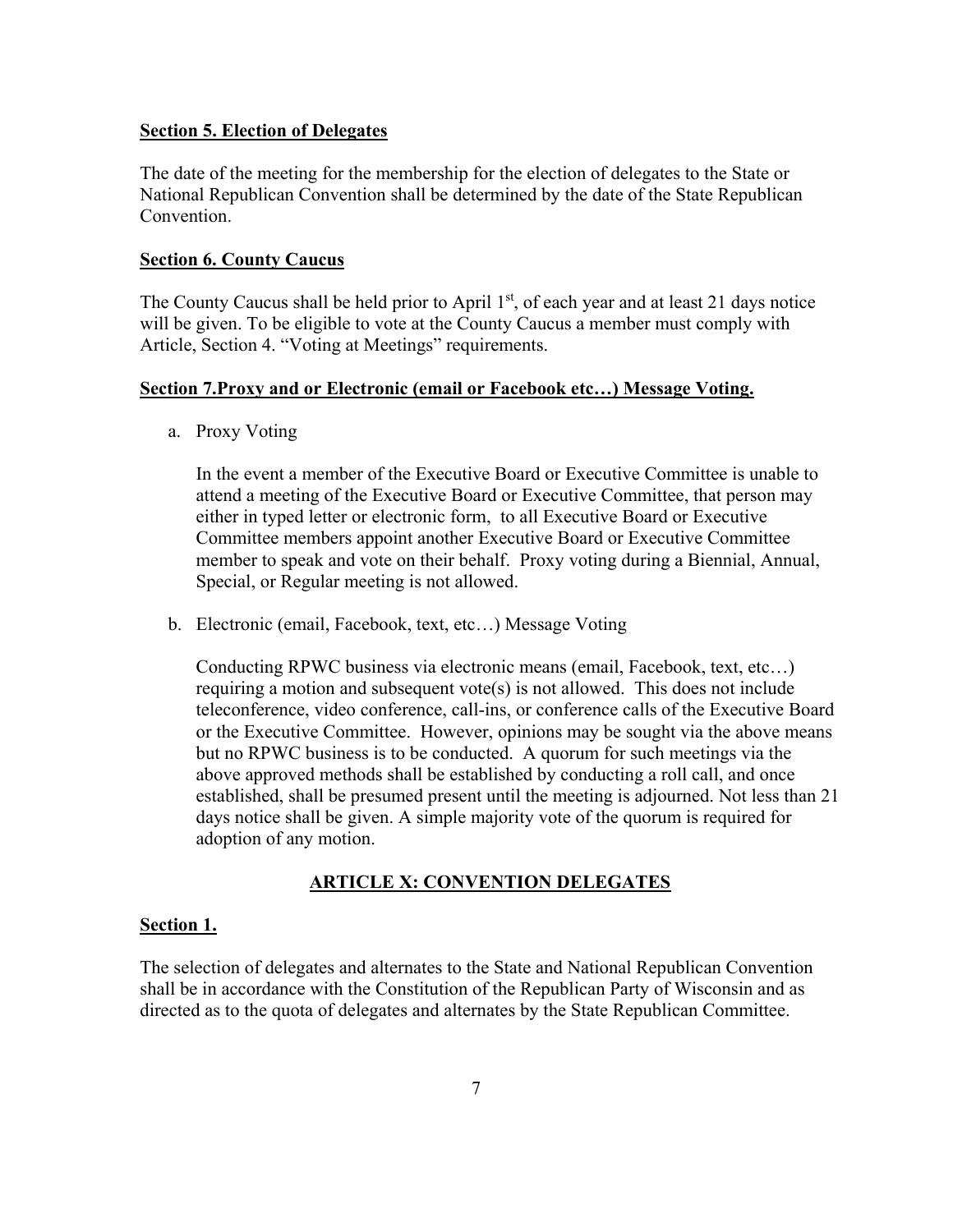# **ARTICLE XI: COMMITTEES**

### **Section 1. Standing Committees**

The standing committees, as prescribed in the Bylaws, shall be appointed by the Chairperson and they shall perform such duties as may be defined in the Bylaws and as may be directed by the Executive Board. Included in the standing committees shall be Membership, Finance, Campaign and Elections, and Multimedia and Technology.

### **Section 2. Special Committees**

Special committees shall be appointed by the RPWC Chairperson whenever it may be deemed necessary or advisable by the Executive Board or Executive Committee and they shall perform such duties as may be directed by the Executive Board or Executive Committee.

### **Section 3. Annual Meeting (Caucus) Committees**

a) The Chairperson shall appoint, at least two weeks before the date of the Biennial meeting (odd numbered years) of the membership, a Nominating Committee of not less than three or not more than five members who shall immediately organize and at the Biennial meeting shall report their nominations for officers. At the Biennial meeting, additional nominations may be made from the floor.

b) The Chairperson shall also appoint, at least two weeks before the date of the Annual meeting of the membership the following additional committees to consist of at least three and no more than five members who shall immediately organize and conduct their required business. The additional committees shall be the Resolutions, Rules, and Constitution and By-laws Committees. The committees shall report to the membership at the Annual meeting the results of their deliberations. The committee reports shall be acted upon by the membership at the Annual meeting.

### **ARTIVAL XII: Parliamentary Authority**

"Roberts Rules of Order, Newly revised" shall govern all proceedings except as where inconsistent with this constitution.

### **ARTICLE XIII: AMBIGUITY**

In the event an ambiguity or question of interpretation arises under this Constitution, the Constitution of the Republican Party of Wisconsin shall prevail.